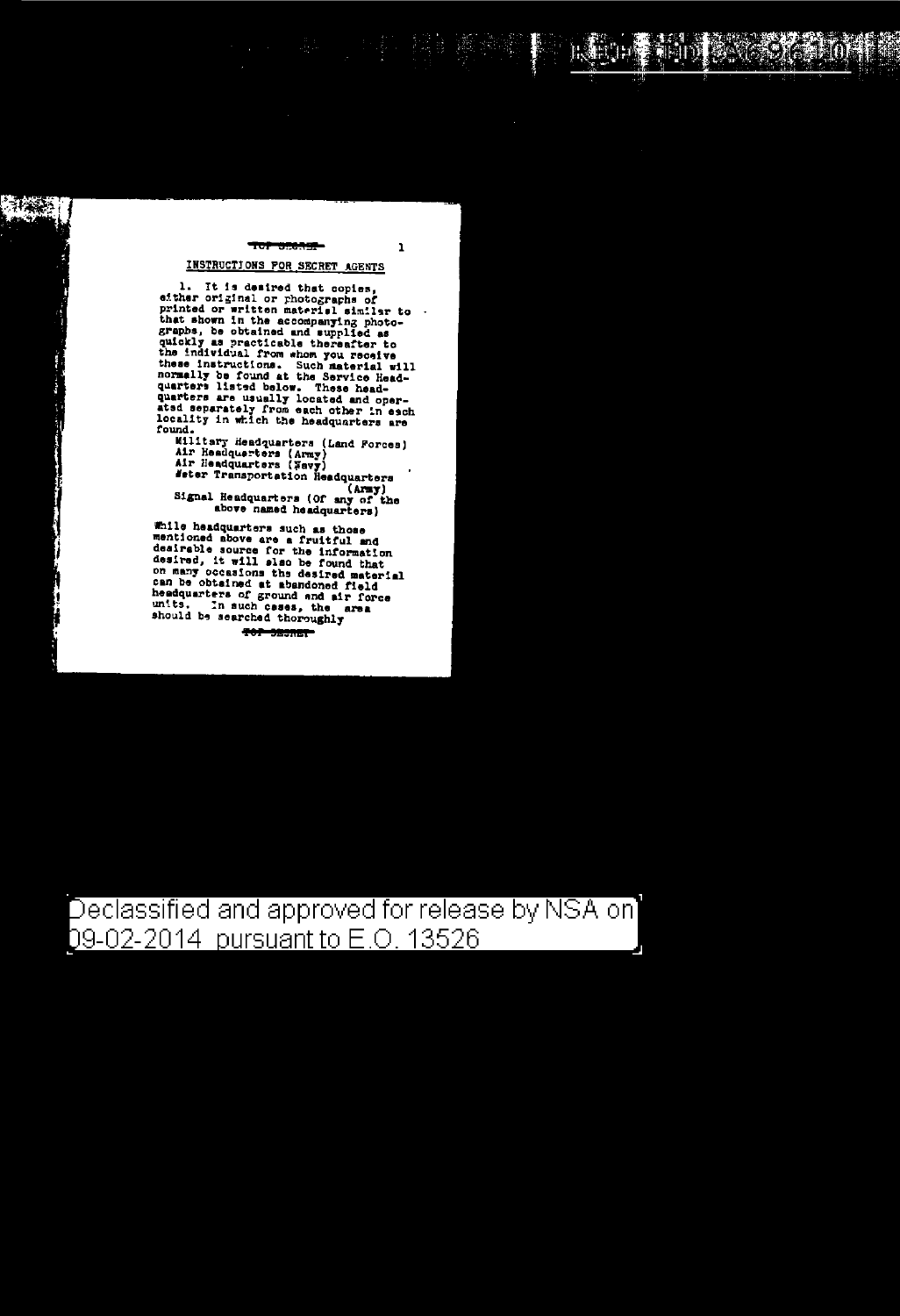#### 402-000 NH

 $\mathbf{A}$ 

**DARTE** 

فيبر TURN

#### purposes.

purposes.<br>
for ranaving the books for a brief<br>
for ranaving the books for a brief<br>
for ranaving the books for a brief<br>
ness or stocher times when their keepers<br>
may be absent for some resson, with the<br>
resurned within the

In the case of imminent capture, if it is ingracticeble to conceal the material of a<br>sfectively, destroy it by burning and<br>then pulverising the sakes so that there<br>will be no evidence available as to what<br>has teken place.

4. Funds have been provided to cover<br>all expenses in this connection includ-<br>ing such compensation, of personnel in<br>the enploy of the officials, as may be<br>necessary to aid in carrying out the<br>essence to the control in carr sission.

5. The person that assigns this<br>mission to you and gives you these<br>instructions to where and how this<br>struction as to where and how this<br>saterial, once it is obtained, is to be<br>material, once  $\frac{400 \text{ rad} \cdot 600 \text{ rad}}{400 \text$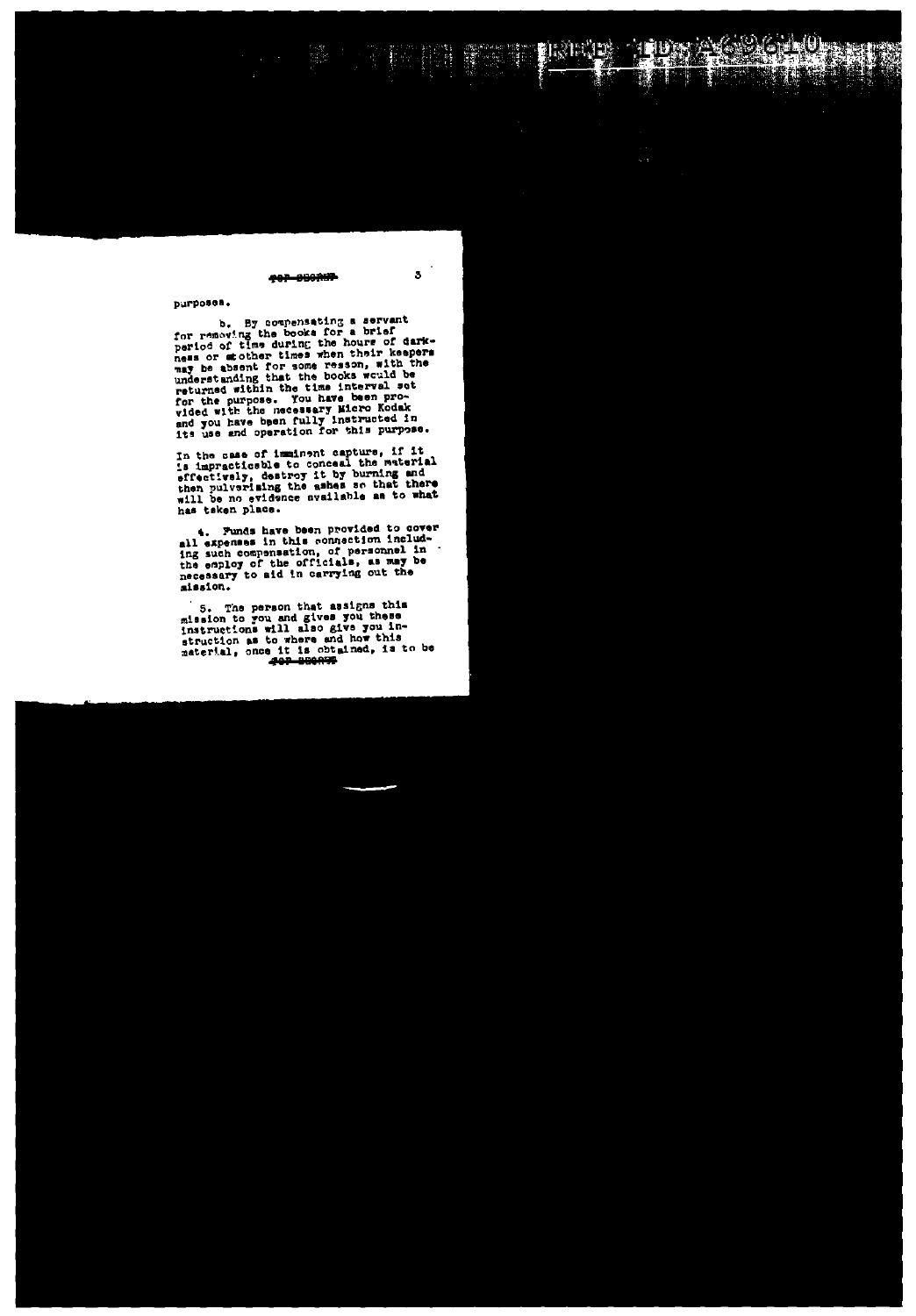# **207-350msT**

**TODEA&SALO** 

**FAI** 

Tanta

ngnajn<sup>a</sup>

麻腐

 $\bullet$ 

for indications of items having been<br>buried and the ends of items having been<br>places where such indications are found.<br>places where such indications are founded<br>is defined by a strain the main state of the state in this<br>co

is buried.<br>
2. In obtaining moterial from a complete the solution of the site of the site of the site of the site of the site of the site and are along the site of this are the site of this method of this moterial photogr

3. Access to the books way be ob-<br>tained in a number of different ways,<br>mmong others the following:

a. By securing access to the<br>location of the books for photographic<br>.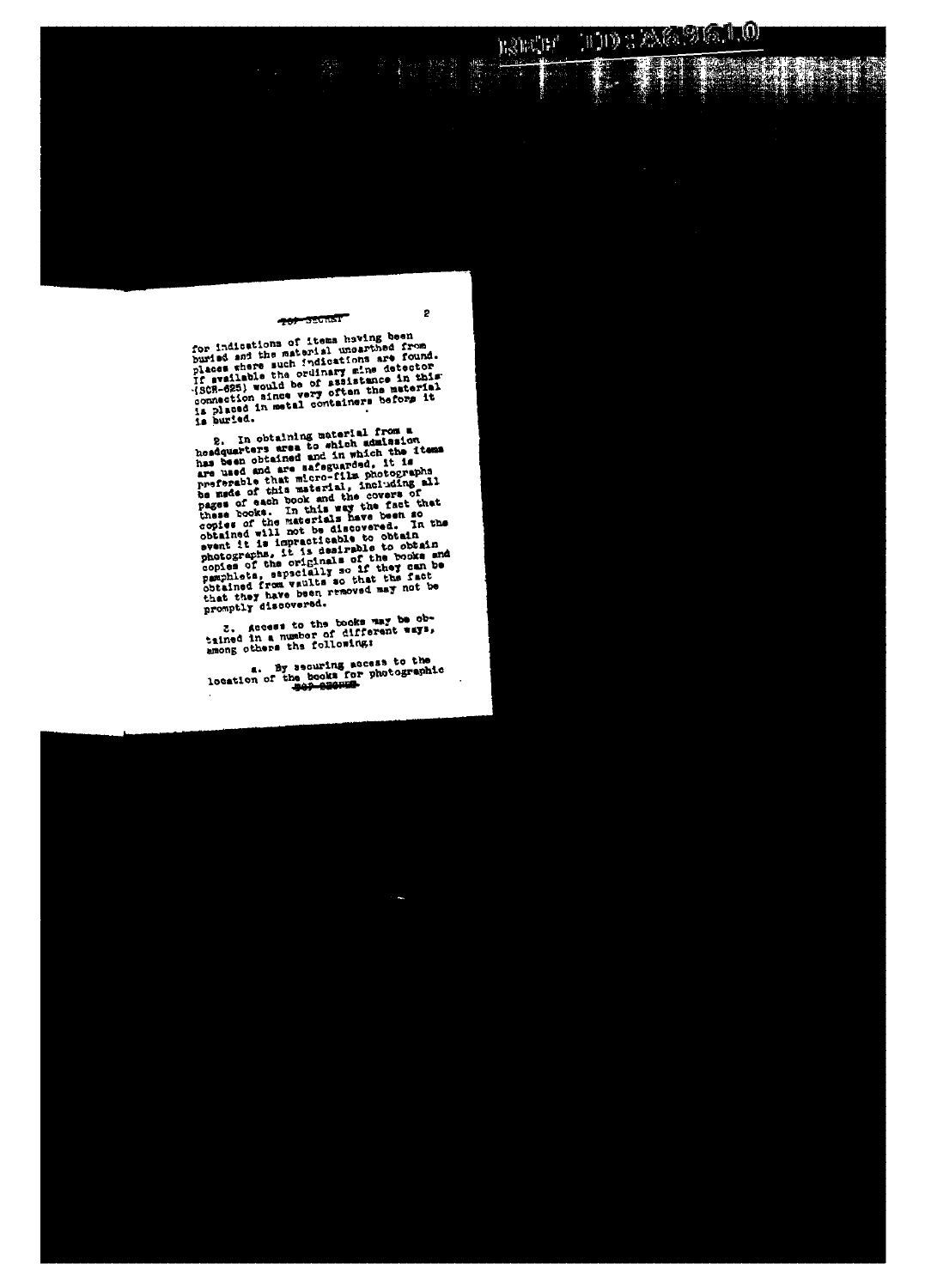## **Agn CHANCH**

 $\ddot{\phantom{a}}$ 

TO : AGPGIIO

ALLE CONTROL

ngudur

i.

### delivered.

 $\ddot{\phantom{a}}$ 

6. The places in the PHILIPPINE<br>Archipelago where the material of the<br>type desired can be obtained are MANILA,<br>CEEU, DAVAO, C43AYAN, CLARK PIELD, LAOAO,<br>APARRI, LEGASPI.

APARNI, LEGIAPI.<br>
7. You must realize that you will obtain<br>
and the material that you will obtain<br>
are both of the highest degree of<br>
sacrescy. You must not discuss it with<br>
sacrescy. You must not discuss it with<br>
sacrescy

S. The materials in which we are<br>most interested are as follows:

a. Code books generally with<br>red, ochre, blue or green cloth covers.<br>30 to 100 pages thick and shout 6 inches<br>wide by 9 inches long (miniature sample<br>sheet attsched).

**1242-00007**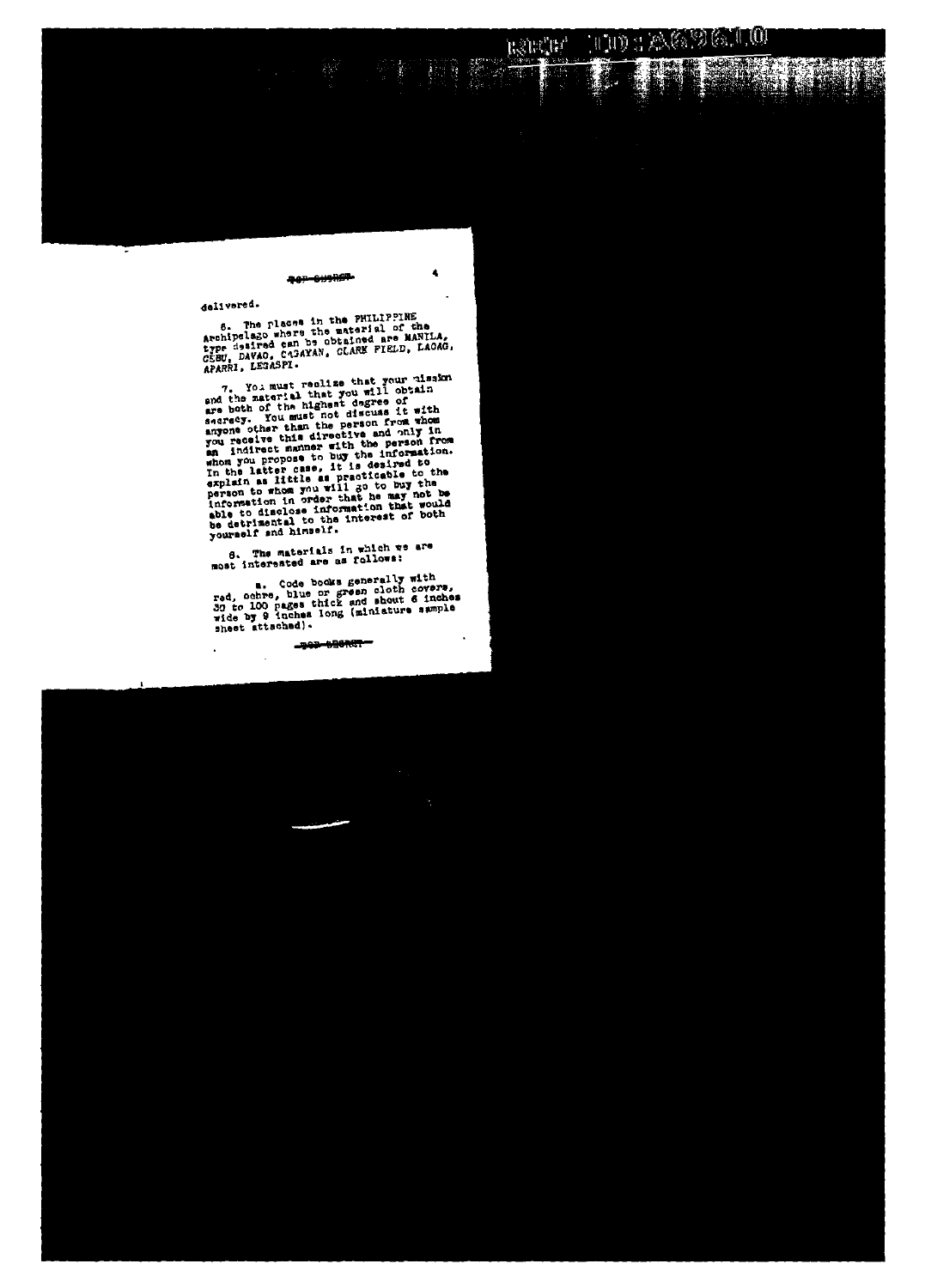#### $-47 - 0.0707$

 $\overline{\mathbf{5}}$ 

THE AGSGIO

 $\lim_{n\to\infty}\lim_{n\to\infty}|\mathcal{H}|$ 

b. Additive books generally with<br>Tink, purple, gray, yellow or green paper<br>covers, 100 to 500 pages thick and about<br>5 inches side by 7 inches long (minia-<br>ture sample sheets attached).

c. For front covers of above<br>tems, see miniature samples uttached.

**DAY-000RET** 

i.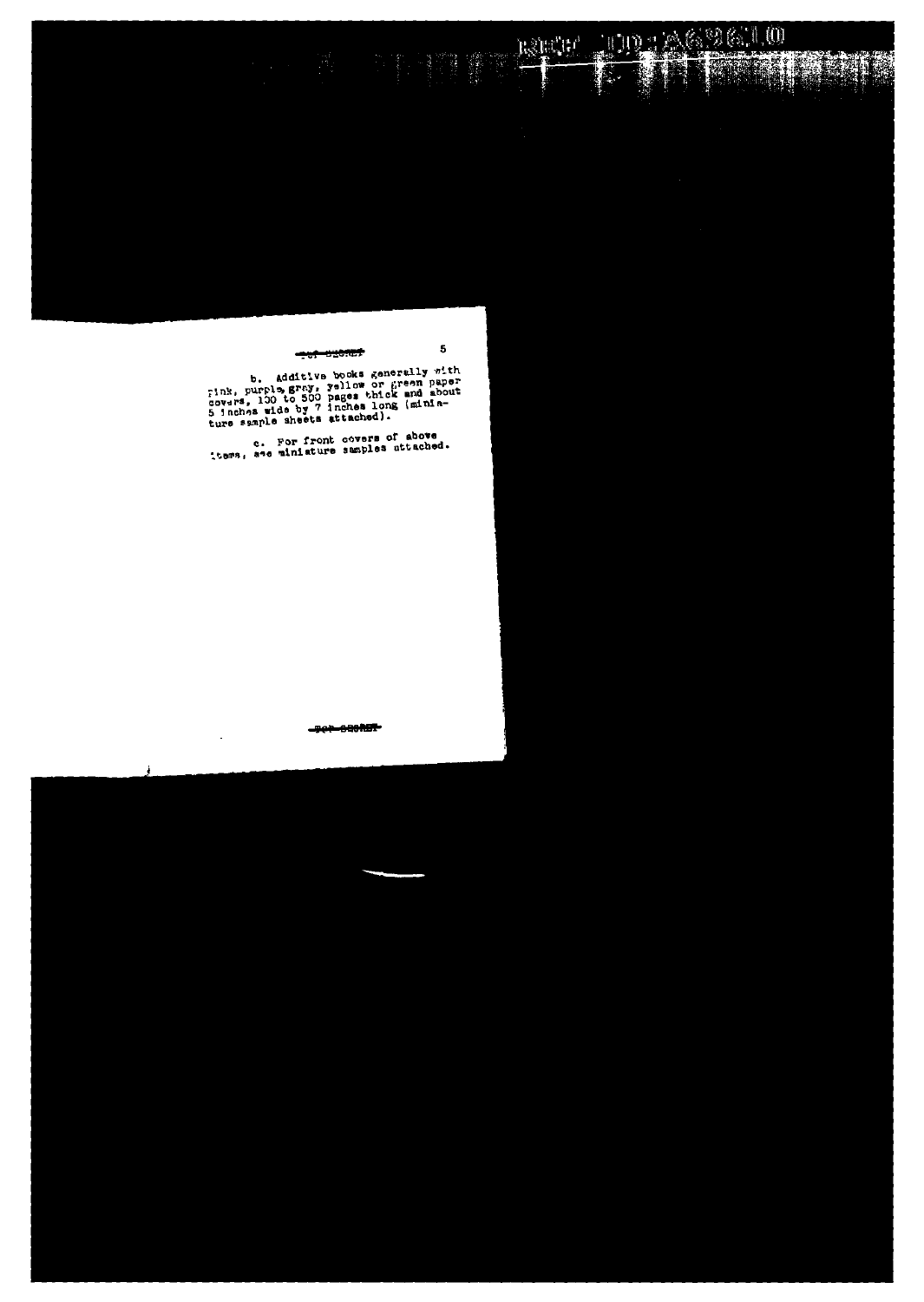| ACTUAL SIZE $6\frac{3}{8}$ <sup>"</sup> $\times$ $8\frac{7}{8}$ " |                               |                        |
|-------------------------------------------------------------------|-------------------------------|------------------------|
| 60                                                                | <b>FD33 +</b>                 |                        |
| 6000 M<br>m.                                                      | 8034 M<br>Ξ                   | 8067 W<br>鸙            |
| 8001 Gi                                                           | 8035 JTE 전 면 B                | 6088 百选 !              |
| <b>0002 GB L</b>                                                  | 8035                          | 6069 主 塩               |
| 6008 K RF                                                         | -   1057(ナ) 落り                | 6070 功 F vi            |
| <b>HODA BRING - 1</b>                                             | l mas a                       | 6071 收 入               |
| 6005 英建 T. L 枚                                                    | 6009 ∧панин≁ ; " 6072 Ё ッチ    |                        |
| <b>朝16 後任(者)</b>                                                  | 6040 防護師                      | 0073 甚大 な              |
| <b>MAY KG L</b>                                                   | іюни ≄н н                     | і воч масш             |
| $1000$ $T > 0.000$                                                | │6042「ヒンツーアン」 │6075 『セイロン』Q   |                        |
| 9888 第四十四郎隊 の【6043 北宋守備隊 の                                        |                               | 1076 点                 |
| 0010 検甲字可全部 の「                                                    | 0.4117                        | <b>M377 9</b>          |
| <b>8011 AL</b>                                                    | 朝杨 楠 江 省                      | تسععدها                |
| 6012 我が降地 v)                                                      | 6006 通貨ナップ*                   | ieus as Scro           |
| 0013 - 기도 (음)                                                     | <b>COAZ IT BS</b>             | 6000 安レア郎 2            |
| ● 14 ■ 1.                                                         | 10名 減 太                       | <b>4081 YL 76</b>      |
| <b>4015 ZJ A</b>                                                  | 鶴峰 ラレ皮                        | <b>GOD2 8849 L.</b>    |
| 朝16 中部車司を落つ   前50 被弾 し                                            |                               | 朝鮮「バラナノス」              |
| 1917 歳 中                                                          | <b>第61 前 读</b>                | 4084 八條各所              |
| 4018 十二年                                                          | 酸記 実注(にい)                     | 眼筋 音方面 の               |
| <b>COID</b> S                                                     | <b>BSS 777 BC</b>             | │60歳「ジヤカルタ」            |
| 6000 ソフェン 群島                                                      | des or                        | 6087 单重框 V)            |
| 朝鮮 自之歌 少夫郎 っ                                                      | → ∞ 1005                      | <b>SORA</b> A          |
| $m2 -$                                                            | $1006$ Kits $(2, 1)$          | 1 6089                 |
| 000(x)                                                            | 887 58                        | <b>BOARD 64</b>        |
| <b>BOX 15 IS</b>                                                  | ●第 ッ ヶ                        | 0001 00:00:00:00       |
| $00x$ $\sim$ $\cdot$                                              | ● 現在の                         | <b>1002 飛車 し</b>       |
| 825 1:30                                                          | <b>BBD 未起 U</b>               | 開始 メルモノノ加たく            |
| <b>BOY HAT I.</b>                                                 | <b>前向 新皮製業</b>                | <b>COM 32:32.</b>      |
| . .                                                               | <b><i><u>OIL EXTR</u></i></b> | <b>1865 JANE 15 W.</b> |
| 偶数 長音 し                                                           | ■韓 分流量 の                      | $\mathbf{m}$           |
| <b>DI ( + ) DI EL</b>                                             | 朝鮮「ナンボアンダ」                    | 第17 美国電気介護             |
| ■計「ノート」                                                           | 4005 防衛徒4々官 の【機関 無意具強索        |                        |
| <b>12 scessmen</b>                                                | <b>COL 7</b>                  | $\frac{1}{2}$          |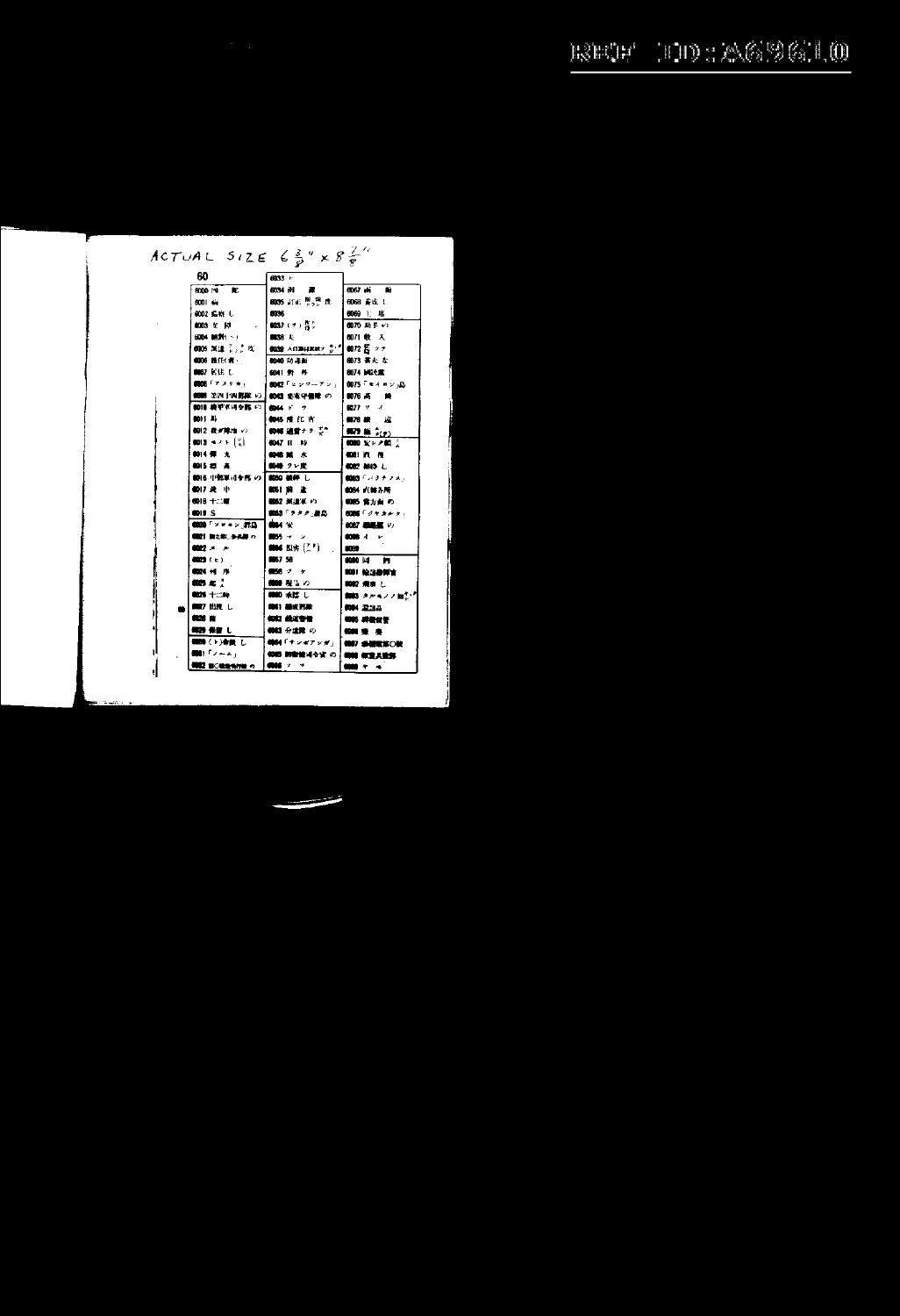

**RED-ID:269610**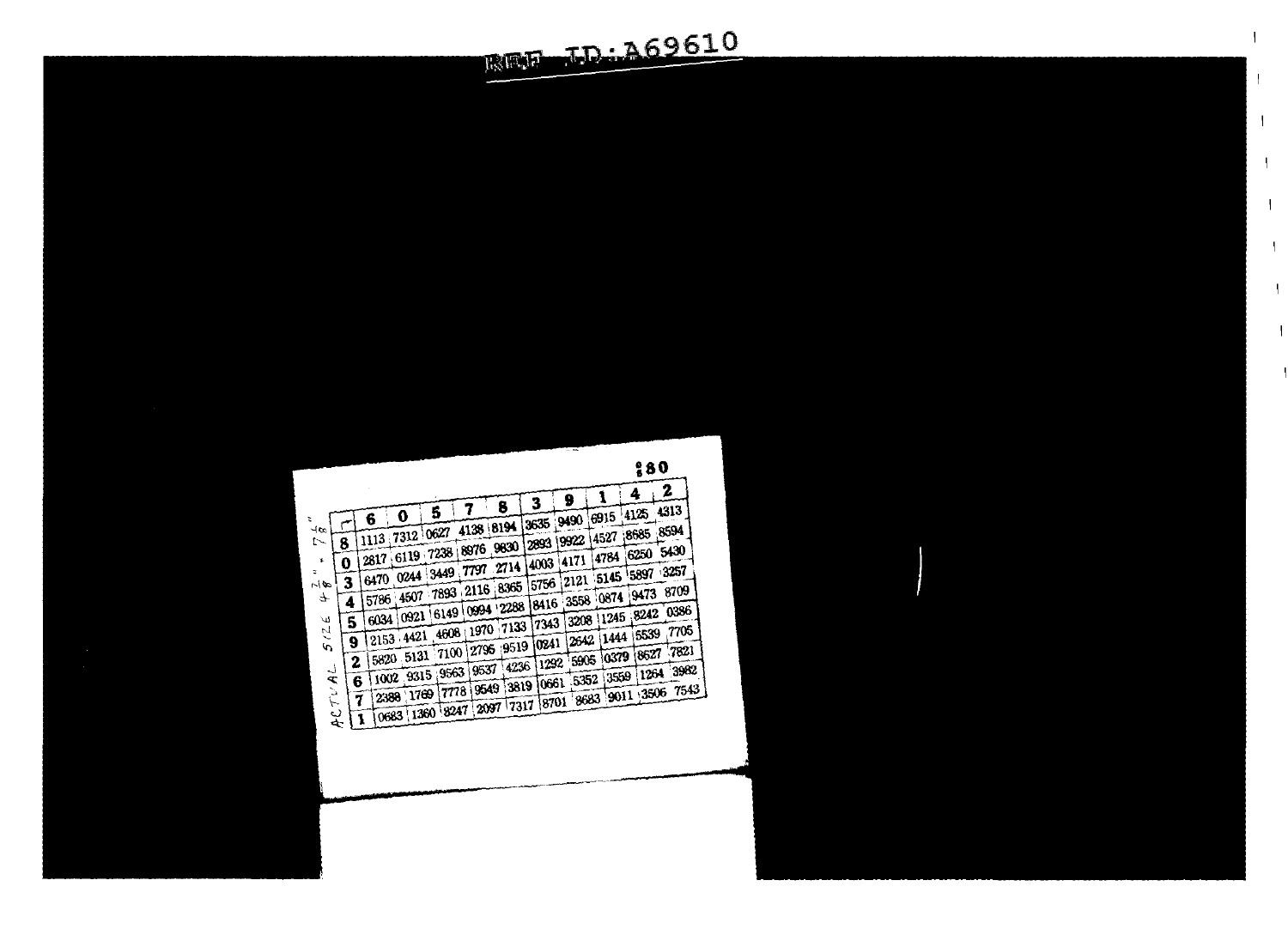